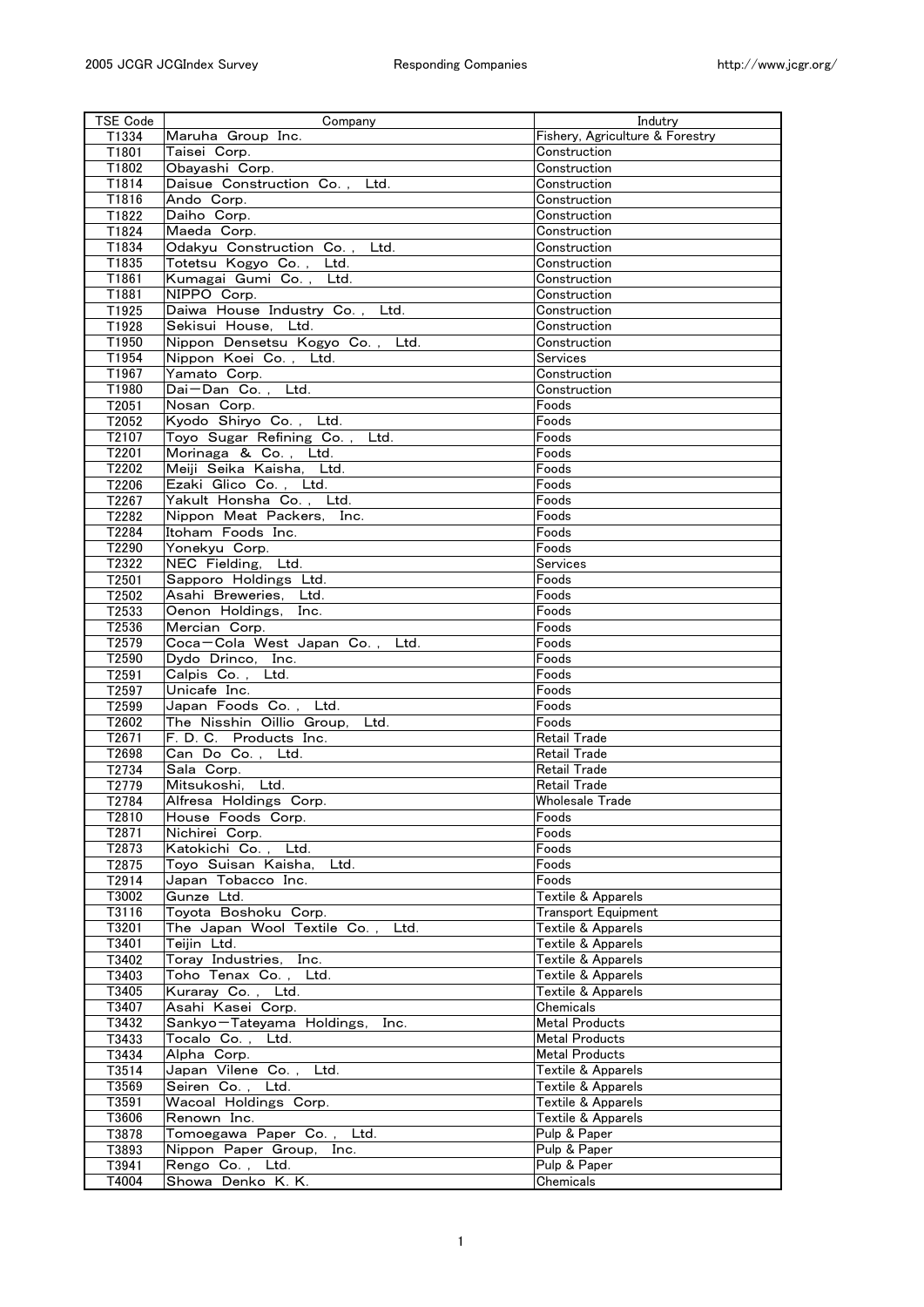| T4005          | Sumitomo Chemical Co., Ltd.                | Chemicals                            |
|----------------|--------------------------------------------|--------------------------------------|
| T4022          | Rasa Industries, Ltd.                      | Chemicals                            |
| T4041          | Nippon Soda Co., Ltd.                      | Chemicals                            |
| T4043          | Tokuyama Corp.                             | Chemicals                            |
| T4045          | Toagosei Co., Ltd.                         | Chemicals                            |
| T4047          | Kanto Denka Kogyo Co., Ltd.                | Chemicals                            |
| T4063          | Shin-Etsu Chemical Co., Ltd.               | Chemicals                            |
| T4151          | Kyowa Hakko Kogyo Co., Ltd.                | Pharmaceutical                       |
| T4182          | Mitsubishi Gas Chemical Co., Inc.          | Chemicals                            |
| T4185          | JSR Corp.                                  | Chemicals                            |
| T4186          | Tokyo Ohka Kogyo Co.,<br>Ltd.              | Chemicals                            |
| T4208          | Ube Industries. Ltd.                       | Chemicals                            |
| T4216          | Asahi Organic Chemicals Industry Co., Ltd. | Chemicals                            |
| T4217          | Hitachi Chemical Co., Ltd.                 | Chemicals                            |
| T4220          | Riken Technos Corp.                        | Chemicals                            |
| T4231          | Tigers Polymer Corp.                       | Chemicals                            |
| T4307          | Nomura Research Institute, Ltd.            | Information & Communication          |
| T4324          | Dentsu Inc.                                | <b>Services</b>                      |
| T4403          | NOF Corp.                                  | Chemicals                            |
|                | Miyoshi Oil & Fat Co., Ltd.                | $\overline{F}$ oods                  |
| T4404          | Kao Corp.                                  | Chemicals                            |
| T4452          |                                            |                                      |
| T4471<br>T4502 | Sanyo Chemical Industries, Ltd.            | Chemicals                            |
|                | Takeda Pharmaceutical Co., Ltd.            | Pharmaceutical                       |
| T4506          | Dainippon Sumitomo Pharma Co., Ltd.        | Pharmaceutical                       |
| T4507          | Shionogi & Co., Ltd.                       | Pharmaceutical                       |
| T4508          | Tanabe Seiyaku Co., Ltd.                   | Pharmaceutical                       |
| T4518          | Toyama Chemical Co., Ltd.                  | Pharmaceutical                       |
| T4523          | Eisai Co. . Ltd.                           | Pharmaceutical                       |
| T4530          | Hisamitsu Pharmaceutical Co., Inc.         | Pharmaceutical                       |
| T4534          | Mochida Pharmaceutical Co., Ltd.           | Pharmaceutical                       |
| T4536          | Santen Pharmaceutical Co.,<br>Ltd.         | Pharmaceutical                       |
| T4540          | Tsumura & Co.                              | Pharmaceutical                       |
| T4543          | Terumo Corp.                               | Precision Instruments                |
| T4549          | Eiken Chemical Co., Ltd.                   | Pharmaceutical                       |
| T4551          | Torii Pharmaceutical Co., Ltd.             | Pharmaceutical                       |
| T4568          | Daiichi Sankyo Co., Ltd.                   | Pharmaceutical                       |
| T4569          | Kyorin Co., Ltd.                           | Pharmaceutical                       |
| T4619          | Nihon Tokushu Toryo Co., Ltd.              | Chemicals                            |
| T4631          | Dainippon Ink and Chemicals, Inc.          | Chemicals                            |
| T4633          | Sakata Inx Corp.                           | Chemicals                            |
| T4674          | Cresco, Ltd.                               | Information & Communication          |
| T4692          | ARGO 21 Corp.                              | Information & Communication          |
| T4696          | Watabe Wedding Corp.                       | Services                             |
| T4722          | Future System Consulting Corp.             | Information & Communication          |
| T4725          | CAC Corp.                                  | Information & Communication          |
| T4732          | Ltd.<br>USS Co.,                           | Services                             |
| T4795          | Sky Perfect Communications Inc.            | Information & Communication          |
| T4902          | Konica Minolta Holdings,<br>Inc.           | Electric Appliances                  |
| T4911          | Shiseido Co., Ltd.                         | Chemicals                            |
| T4912          | Lion Corp.                                 | Chemicals                            |
| T4919          | Milbon Co., Ltd.                           | Chemicals                            |
| T4973          | Japan Pure Chemical Co., Ltd.              | Chemicals                            |
| T5001          | Nippon Oil Corp.                           | Oil & Coal Products                  |
| T5002          | Showa Shell Sekiyu K. K.                   | Oil & Coal Products                  |
| T5007          | Cosmo Oil Co., Ltd.                        | Oil & Coal Products                  |
| T5009          | Fuji Kosan Co., Ltd.                       | Oil & Coal Products                  |
| T5016          | Nippon Mining Holdings, Inc.               | Oil & Coal Products                  |
| T5108          | Bridgestone Corp.                          | <b>Rubber Products</b>               |
| T5185          | Fukoku Co., Ltd.                           | <b>Rubber Products</b>               |
| T5186          | Nitta Corp.                                | Rubber Products                      |
| T5195          | Bando Chemical Industries, Ltd.            | <b>Rubber Products</b>               |
| T5196          | Kinugawa Rubber Industrial Co.,<br>Ltd.    | Transport Equipment                  |
| T5201          | Asahi Glass Co., Ltd.                      | Glass & Ceramics Products            |
| T5208          | Arisawa Mfg. Co., Ltd.                     | Chemicals                            |
| T5213          | Toshiba Ceramics Co., Ltd.                 | <b>Glass &amp; Ceramics Products</b> |
| T5331          | Noritake Co., Ltd.                         | Glass & Ceramics Products            |
| T5401          | Nippon Steel Corp.                         | Iron & Steel                         |
|                |                                            |                                      |
| T5411          | JFE Holdings, Inc.                         | Iron & Steel                         |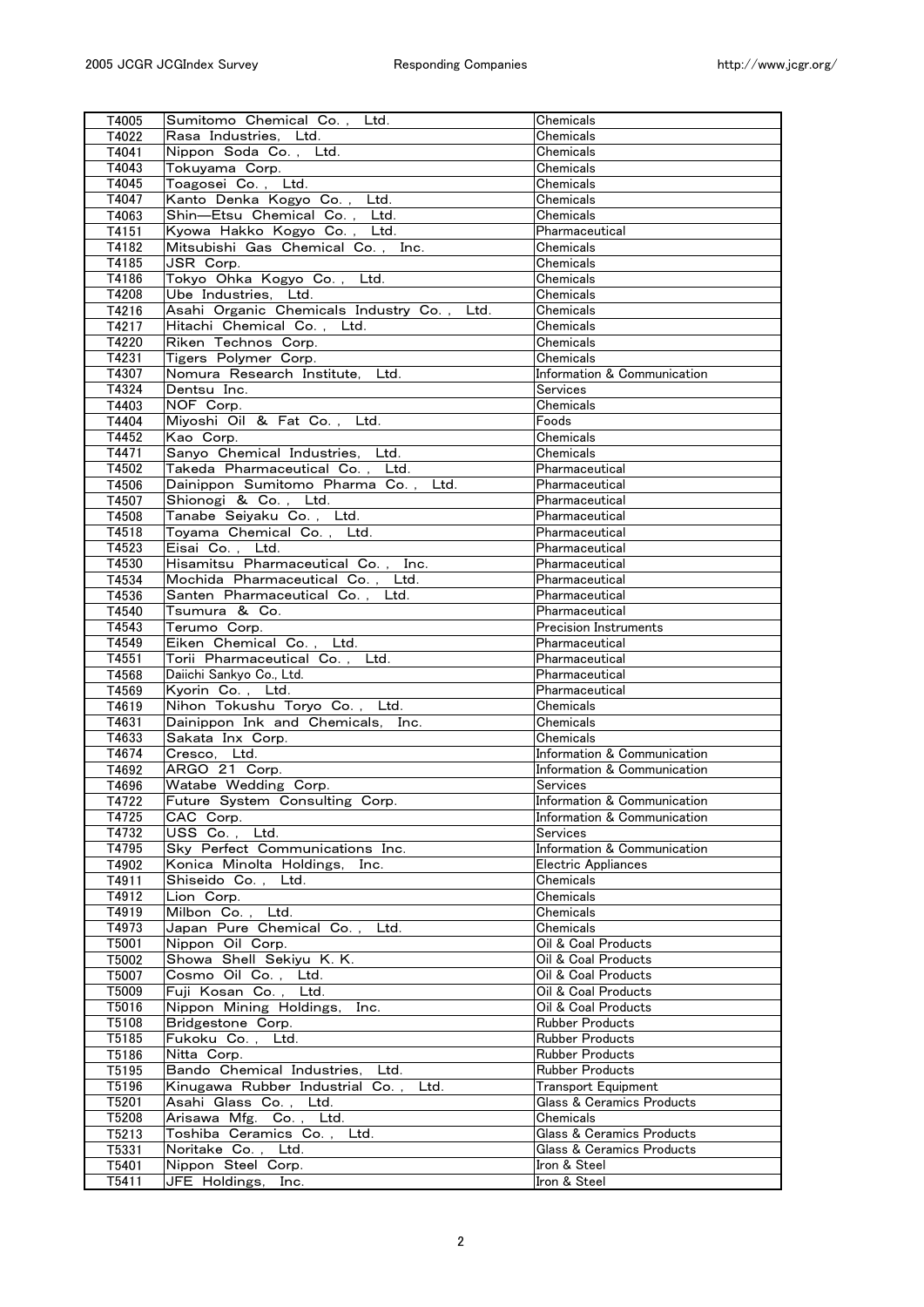| T5423          | Tokyo Steel Manufacturing Co., Ltd.                 | Iron & Steel                               |
|----------------|-----------------------------------------------------|--------------------------------------------|
| T5449          | Osaka Steel Co., Ltd.                               | Iron & Steel                               |
| T5453          | Toyo Kohan Co., Ltd.                                | Iron & Steel                               |
| T5463          | Maruichi Steel Tube Ltd.                            | Iron & Steel                               |
| T5471          | Daido Steel Co., Ltd.                               | Iron & Steel                               |
| T5476          | Nippon Koshuha Steel Co., Ltd.                      | Iron & Steel                               |
| T5482          | Aichi Steel Corp.                                   | Iron & Steel                               |
| T5602          | Kurimoto, Ltd.                                      | Iron & Steel                               |
| T5631          | The Japan Steel Works, Ltd.                         | Machinery                                  |
| T5701          | Nippon Light Metal Co., Ltd.                        | Nonferrous Metals                          |
| T5801          | The Furukawa Electric Co., Ltd.                     | Nonferrous Metals                          |
| T5851          | Ryobi, Ltd.                                         | Nonferrous Metals                          |
| T5913          | Matsuo Bridge Co., Ltd.                             | <b>Metal Products</b>                      |
| T5916          | Haltec Corp.                                        | <b>Metal Products</b>                      |
| T5936          | Toyo Shutter Co., Ltd.                              | <b>Metal Products</b>                      |
| T5943          | Noritz Corp.                                        | <b>Metal Products</b>                      |
| T5947          | Rinnai Corp.                                        | <b>Metal Products</b>                      |
| T5991          | NHK Spring Co., Ltd.                                | <b>Metal Products</b>                      |
| T6113          | Amada Co., Ltd.                                     | Machinery                                  |
| T6146          | Disco Corp.                                         | Machinery                                  |
|                | Toyota Industries Corp.                             | Transport Equipment                        |
| T6201<br>T6203 | Howa Machinery, Ltd.                                | Machinery                                  |
| T6206          | Toyoda Machine Works, Ltd.                          | Machinery                                  |
|                | Shima Seiki Mfg., Ltd.                              | Machinery                                  |
| T6222          | Nihon Spindle Mfg. Co., Ltd.                        | Machinery                                  |
| T6242          | Hisaka Works. Ltd.                                  | Machinery                                  |
| T6247          | Komatsu Ltd.                                        |                                            |
| T6301          |                                                     | Machinery                                  |
| T6302          | Sumitomo Heavy Industries, Ltd.                     | Machinery                                  |
| T6305          | Hitachi Construction Machinery Co., Ltd.            | Machinery                                  |
| T6335          | Tokyo Kikai Seisakusho, Ltd.                        | Machinery                                  |
| T6366          | Chiyoda Corp.<br>Daikin Industries. Ltd.            | Construction                               |
| T6367<br>T6371 | Tsubakimoto Chain Co.                               | Machinery<br>Machinery                     |
| T6393          | Yuken Kogyo Co., Ltd.                               | Machinery                                  |
| T6423          | Abilit Corp.                                        | Machinery                                  |
| T6448          | Brother Industries, Ltd.                            | Machinery                                  |
| T6461          | Nippon Piston Ring Co., Ltd.                        | Machinery                                  |
| T6472          | NTN Corp.                                           | Machinery                                  |
| T6479          | Minebea Co., Ltd.                                   | Electric Appliances                        |
| T6482          | Yushin Precision Equipment Co.,<br>Ltd.             | Machinery                                  |
| T6498          | Kitz Corp.                                          | Machinery                                  |
| T6501          | Hitachi, Ltd.                                       | Electric Appliances                        |
| T6502          | Toshiba Corp.                                       | Electric Appliances                        |
| T6503          | Mitsubishi Electric Corp.                           | Electric Appliances                        |
| T6504          | Fuji Electric Holdings Co.,<br>Ltd.                 | Electric Appliances                        |
| T6517          | Denyo Co., Ltd.                                     | Electric Appliances                        |
| T6586          | Makita Corp.                                        | Machinery                                  |
| T6588          | Toshiba Tec Corp.                                   | Electric Appliances                        |
| T6592          | Mabuchi Motor Co.,<br>Ltd.                          | Electric Appliances                        |
| T6594          | Nidec Corp.                                         | Electric Appliances                        |
| T6645          | Omron Corp.                                         | Electric Appliances                        |
| T6701          | NEC Corp.                                           | Electric Appliances                        |
| T6702          | Fujitsu Ltd.                                        | Electric Appliances                        |
| T6703          | Oki Electric Industry Co.,<br>Ltd.                  | Electric Appliances                        |
| T6704          |                                                     |                                            |
|                | Ltd.                                                |                                            |
|                | Iwatsu Electric Co.,                                | Electric Appliances                        |
| T6718<br>T6737 | Aiphone Co., Ltd.<br>Eizo Nanao Corp.               | Electric Appliances<br>Electric Appliances |
|                | Ltd.                                                |                                            |
| T6742<br>T6745 | Kyosan Electric Manufacturing Co.,<br>Hochiki Corp. | Electric Appliances<br>Electric Appliances |
| T6752          | Matsushita Electric Industrial Co.,<br>Ltd.         | Electric Appliances                        |
| T6753          | Sharp Corp.                                         | Electric Appliances                        |
| T6754          | Anritsu Corp.                                       | Electric Appliances                        |
| T6756          | Hitachi Kokusai Electric Inc.                       | Electric Appliances                        |
| T6758          | Sony Corp.                                          | Electric Appliances                        |
| T6762          | TDK Corp.                                           | Electric Appliances                        |
| T6765          | Kenwood Corp.                                       | Electric Appliances                        |
| T6768<br>T6771 | Tamura Corp.<br>Ikegami Tsushinki Co.,<br>Ltd.      | Electric Appliances<br>Electric Appliances |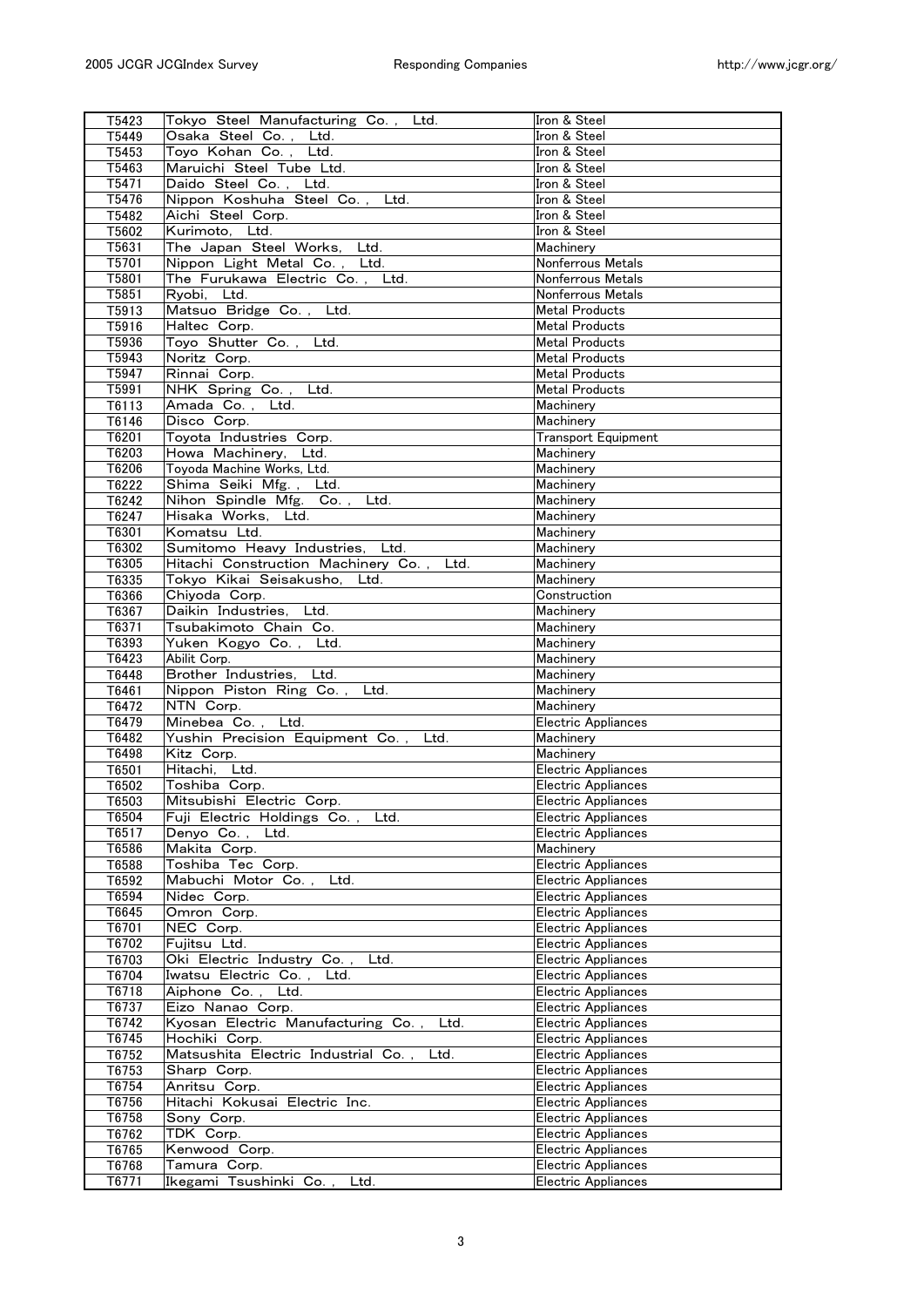| T6792          | Victor Company of Japan Ltd.                             | Electric Appliances              |
|----------------|----------------------------------------------------------|----------------------------------|
| T6796          | Clarion Co., Ltd.                                        | Electric Appliances              |
| T6800          | Yokowo Co., Ltd.                                         | Electric Appliances              |
| T6807          | Japan Aviation Electronics Industry,<br>Ltd.             | Electric Appliances              |
| T6810          | Hitachi Maxell, Ltd.                                     | Electric Appliances              |
| T6817          | Sumida Corp.                                             | Electric Appliances              |
| T6839          | Funai Electric Co., Ltd.                                 | Electric Appliances              |
| T6841          | Yokogawa Electric Corp.                                  | Electric Appliances              |
| T6845          | Yamatake Corp.                                           | Electric Appliances              |
| T6856          | Horiba. Ltd.                                             | Electric Appliances              |
| T6860          | Sunx Ltd.                                                | Electric Appliances              |
| T6905          | Cosel Co., Ltd.                                          | Electric Appliances              |
| T6925          | Ushio Inc.                                               | Electric Appliances              |
| T6952          | Casio Computer Co.,<br>Ltd.                              | Electric Appliances              |
| T6963          | Rohm Co., Ltd.                                           | Electric Appliances              |
| T6965          | Hamamatsu Photonics K. K.                                | Electric Appliances              |
| T6981          | Murata Mfg. Co., Ltd.                                    | Electric Appliances              |
| T6988          | Nitto Denko Corp.                                        | Chemicals                        |
| T6991          | Matsushita Electric Works, Ltd.                          | Electric Appliances              |
| T7003          | Mitsui Engineering & Shipbuilding Co.,<br>Ltd.           | <b>Transport Equipment</b>       |
| T7004<br>T7011 | Hitachi Zosen Corp.<br>Mitsubishi Heavy Industries, Ltd. | Machinery<br>Machinery           |
| T7012          | Kawasaki Heavy Industries, Ltd.                          | <b>Transport Equipment</b>       |
| T7013          | Ishikawajima-Harima Heavy Industries Co.,<br>Ltd.        | Machinery                        |
| T7201          | Nissan Motor Co., Ltd.                                   | <b>Transport Equipment</b>       |
| T7203          | Toyota Motor Corp.                                       | <b>Transport Equipment</b>       |
| T7211          | Mitsubishi Motors Corp.                                  | Transport Equipment              |
| T7239          | Tachi-S Co., Ltd.                                        | Transport Equipment              |
| T7242          | Kayaba Industry Co.,<br>Ltd.                             | <b>Transport Equipment</b>       |
| T7248          | Calsonic Kansei Corp.                                    | <b>Transport Equipment</b>       |
| T7250          | Pacific Industrial Co., Ltd.                             | <b>Transport Equipment</b>       |
| T7259          | Aisin Seiki Co., Ltd.                                    | <b>Transport Equipment</b>       |
| T7266          | Imasen Electric Industrial Co.,<br>Ltd.                  | <b>Transport Equipment</b>       |
| T7270          | Fuji Heavy Industries Ltd.                               | <b>Transport Equipment</b>       |
|                | Yamaha Motor Co., Ltd.                                   | <b>Transport Equipment</b>       |
| T7272          |                                                          |                                  |
| T7283          | Aisan Industry Co., Ltd.                                 | <b>Transport Equipment</b>       |
| T7294          | Yorozu Corp.                                             | <b>Transport Equipment</b>       |
| T7296          | F. C. C. Co., Ltd.                                       | Transport Equipment              |
| T7453          | Ryohin Keikaku Co., Ltd.                                 | <b>Retail Trade</b>              |
| T7517          | Kuroda Electric Co., Ltd.                                | Wholesale Trade                  |
| T7518          | Net One Systems Co., Ltd.                                | <b>Wholesale Trade</b>           |
| T7522          | Watami Co., Ltd.                                         | Retail Trade                     |
| T7554          | Kourakuen Corp.                                          | Retail Trade                     |
| T7591          | Excel Co., Ltd.                                          | Wholesale Trade                  |
| T7595          | Argo Graphics Inc.                                       | Wholesale Trade                  |
| T7608          | SK Japan Co.,<br>Ltd.                                    | Wholesale Trade                  |
| T7721          | Tokimec Inc.                                             | <b>Precision Instruments</b>     |
| T7731          | Nikon Corp.                                              | <b>Precision Instruments</b>     |
| T7732          | Topcon Corp.                                             | Precision Instruments            |
| T7741          | HOYA Corp.                                               | Precision Instruments            |
| T7752          | Ricoh Co., Ltd.                                          | Electric Appliances              |
| T7769          | Rhythm Watch Co., Ltd.                                   | <b>Precision Instruments</b>     |
| T7864          | Fuji Seal International, Inc.                            | Other Products                   |
| T7885          | Takano Co., Ltd.                                         | Other Products                   |
| T7898          | Wood One Co., Ltd.                                       | Other Products                   |
| T7909          | C. I. Kasei Co., Ltd.                                    | Chemicals                        |
| T7911          | Toppan Printing Co., Ltd.                                | Other Products                   |
| T7914          | Kyodo Printing Co., Ltd.                                 | Other Products                   |
| T7925          | Maezawa Kasei Industries Co., Ltd.                       | Chemicals<br>Other Products      |
| T7936          | Asics Corp.                                              | <b>Other Products</b>            |
| T7951<br>T7960 | Yamaha Corp.                                             | Other Products                   |
| T7966          | Paramount Bed Co., Ltd.<br>Lintec Corp.                  | Other Products                   |
| T7972          | Itoki Corp.                                              | Other Products                   |
| T7974          | Nintendo Co., Ltd.                                       | Other Products                   |
| T7984          | Kokuyo Co., Ltd.                                         | Other Products                   |
| T7990          | Daiwa Seiko, Inc.                                        | Other Products<br>Other Products |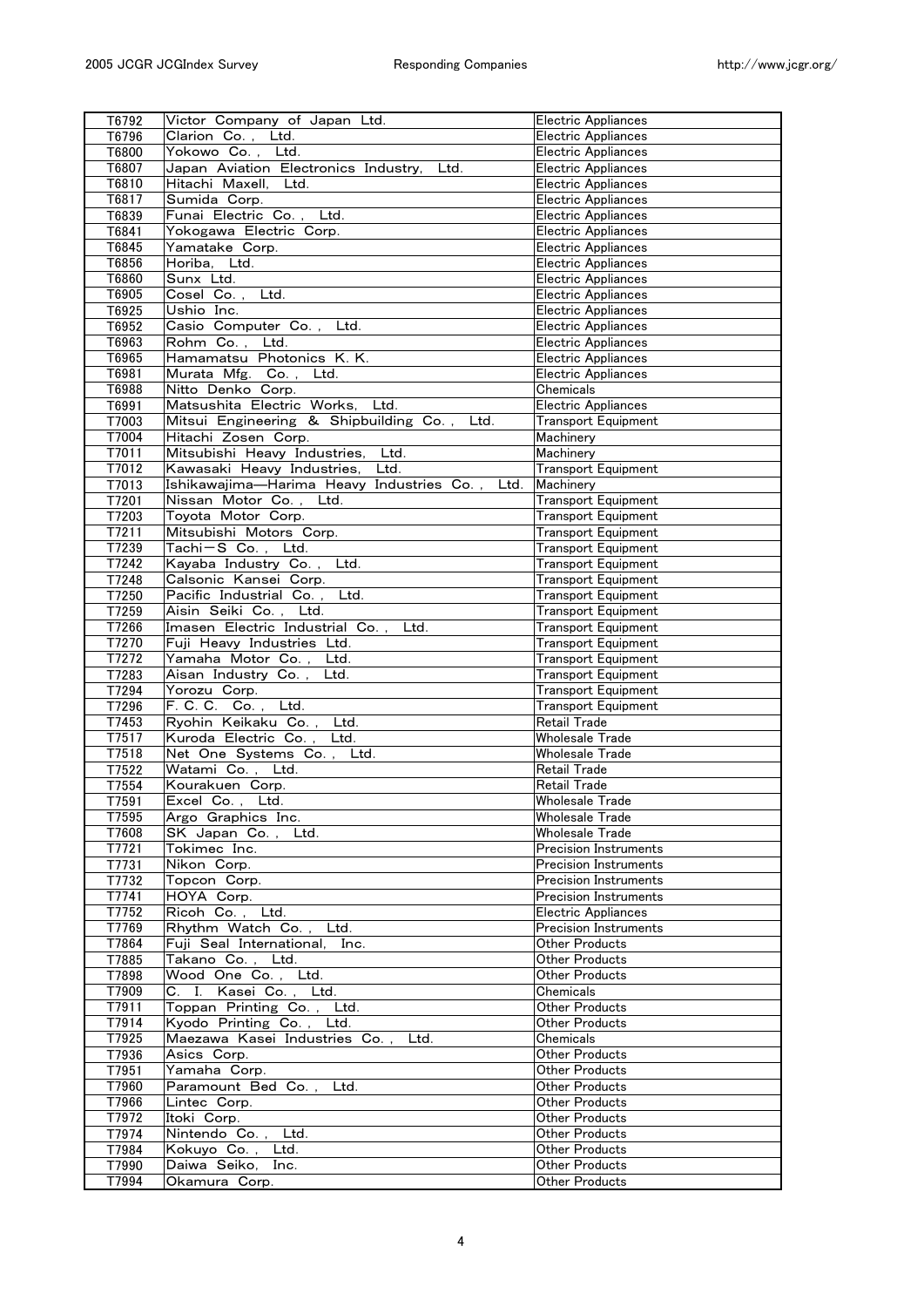| T8001          | Itochu Corp.                                              | <b>Wholesale Trade</b>             |
|----------------|-----------------------------------------------------------|------------------------------------|
| T8002          | Marubeni Corp.                                            | <b>Wholesale Trade</b>             |
| T8005          | Mutow Co., Ltd.                                           | <b>Retail Trade</b>                |
| T8012          | Nagase & Co., Ltd.                                        | Wholesale Trade                    |
| T8015          | Toyota Tsusho Corp.                                       | Wholesale Trade                    |
| T8022          | Mizuno Corp.                                              | <b>Other Products</b>              |
| T8028          | FamilyMart Co., Ltd.                                      | <b>Retail Trade</b>                |
| T8031          | Mitsui & Co., Ltd.                                        | Wholesale Trade                    |
| T8032          | Japan Pulp & Paper Co., Ltd.                              | Wholesale Trade                    |
| T8035          | Tokyo Electron Ltd.                                       | Electric Appliances                |
| T8053          | Sumitomo Corp.                                            | <b>Wholesale Trade</b>             |
| T8056          | Nihon Unisys, Ltd.                                        | Information & Communication        |
| T8059          | Daiichi Jitsugyo Co., Ltd.                                | <b>Wholesale Trade</b>             |
| T8060          | Canon Marketing Japan Inc.                                | <b>Wholesale Trade</b>             |
| T8075          | Shinsho Corp.                                             | Wholesale Trade                    |
| T8078          | Hanwa Co., Ltd.                                           | Wholesale Trade                    |
| T8083          | Suntelephone Co., Ltd.                                    | Wholesale Trade                    |
| T8084          | Ryoden Trading Co., Ltd.                                  | Wholesale Trade                    |
| T8088          | Iwatani International Corp.                               | <b>Wholesale Trade</b>             |
| T8093          | Kvokuto Boeki Kaisha. Ltd.                                | Wholesale Trade<br>Wholesale Trade |
| T8096          | Kanematsu Electronics Ltd.                                | Wholesale Trade                    |
| T8130          | Sangetsu Co., Ltd.<br>Shinko Shoji Co., Ltd.              | Wholesale Trade                    |
| T8141<br>T8154 | Kaga Electronics Co., Ltd.                                | Wholesale Trade                    |
| T8159          | Tachibana Eletech Co., Ltd.                               | Wholesale Trade                    |
| T8170          | Aderans Co., Ltd.                                         | Other Products                     |
| T8180          | Skylark Co., Ltd.                                         | <b>Retail Trade</b>                |
| T3382          | Seven & I Holdings Co., Ltd.                              | <b>Retail Trade</b>                |
| T8227          | Shimamura Co., Ltd.                                       | Retail Trade                       |
| T8234          | The Daimaru, Inc.                                         | Retail Trade                       |
| T8238          | Isetan Co., Ltd.                                          | Retail Trade                       |
| T8248          | Nissen Co., Ltd.                                          | Retail Trade                       |
| T8251          | Parco Co., Ltd.                                           | Retail Trade                       |
| T8253          | Credit Saison Co., Ltd.                                   | <b>Other Financing Business</b>    |
| T8258          | OMC Card, Inc.                                            | <b>Other Financing Business</b>    |
| T8267          | Aeon Co., Ltd.                                            | Retail Trade                       |
| T8273          | Izumi Co., Ltd.                                           | Retail Trade                       |
| T8276          | Heiwado Co., Ltd.                                         | Retail Trade                       |
| T8303          | Shinsei Bank, Ltd.                                        | <b>Banks</b>                       |
| T8328          | Sapporo Hokuyo Holdings, Inc.                             | <b>Banks</b>                       |
| T8333          | The Joyo Bank, Ltd.                                       | <b>Banks</b>                       |
| T8363          | The Hokkoku Bank, Ltd.                                    | <b>Banks</b>                       |
| T8366          | The Shiga Bank, Ltd.                                      | <b>Banks</b>                       |
| T8368          | The Hyakugo Bank, Ltd.                                    | Banks                              |
| T8382          | The Chugoku Bank, Ltd.                                    | Banks                              |
| T8392          | The Oita Bank, Ltd.                                       | <b>Banks</b>                       |
| T8397          | The Bank of Okinawa,<br>Ltd.                              | <b>Banks</b>                       |
| T8473          | SBI Holdings, Inc.                                        | <b>Other Financing Business</b>    |
| T8512          | Osaka Securities Finance Co.,<br>Ltd.                     | <b>Other Financing Business</b>    |
| T8530          | The Chukyo Bank, Ltd.                                     | Banks                              |
| T8556          | The Kagawa Bank, Ltd.                                     | Banks                              |
| T8561          | The Tokushima Bank,<br>Ltd.                               | <b>Banks</b>                       |
| T8562          | The Fukushima Bank,<br>Ltd.                               | <b>Banks</b>                       |
| T8564          | Takefuji Corp.                                            | <b>Other Financing Business</b>    |
| T8566          | Ricoh Leasing Co., Ltd.                                   | <b>Other Financing Business</b>    |
| T8570          | Aeon Credit Service Co.,<br>Ltd.                          | <b>Other Financing Business</b>    |
| T8571          | Nissin Co., Ltd.                                          | <b>Other Financing Business</b>    |
| T8572          | Acom Co.,<br>Ltd.                                         | <b>Other Financing Business</b>    |
| T8586          | Hitachi Capital Corp.                                     | <b>Other Financing Business</b>    |
| T8591          | Orix Corp.                                                | <b>Other Financing Business</b>    |
| T8601          | Daiwa Securities Group Inc.                               | Securities & Commodity Futures     |
| T8603          | Nikko Cordial Corp.                                       | Securities & Commodity Futures     |
| T8604          | Nomura Holdings,<br>Inc.                                  | Securities & Commodity Futures     |
| T8606          | Shinko Securities Co.,<br>Ltd.<br>Matsui Securities Co.,  | Securities & Commodity Futures     |
| T8628<br>T8752 | Ltd.<br>Ltd.                                              | Securities & Commodity Futures     |
| T8755          | Mitsui Sumitomo Insurance Co.,                            | Insurance                          |
| T8761          | Sompo Japan Insurance Inc.<br>Aioi Insurance Co.,<br>Ltd. | Insurance<br>Insurance             |
|                |                                                           |                                    |